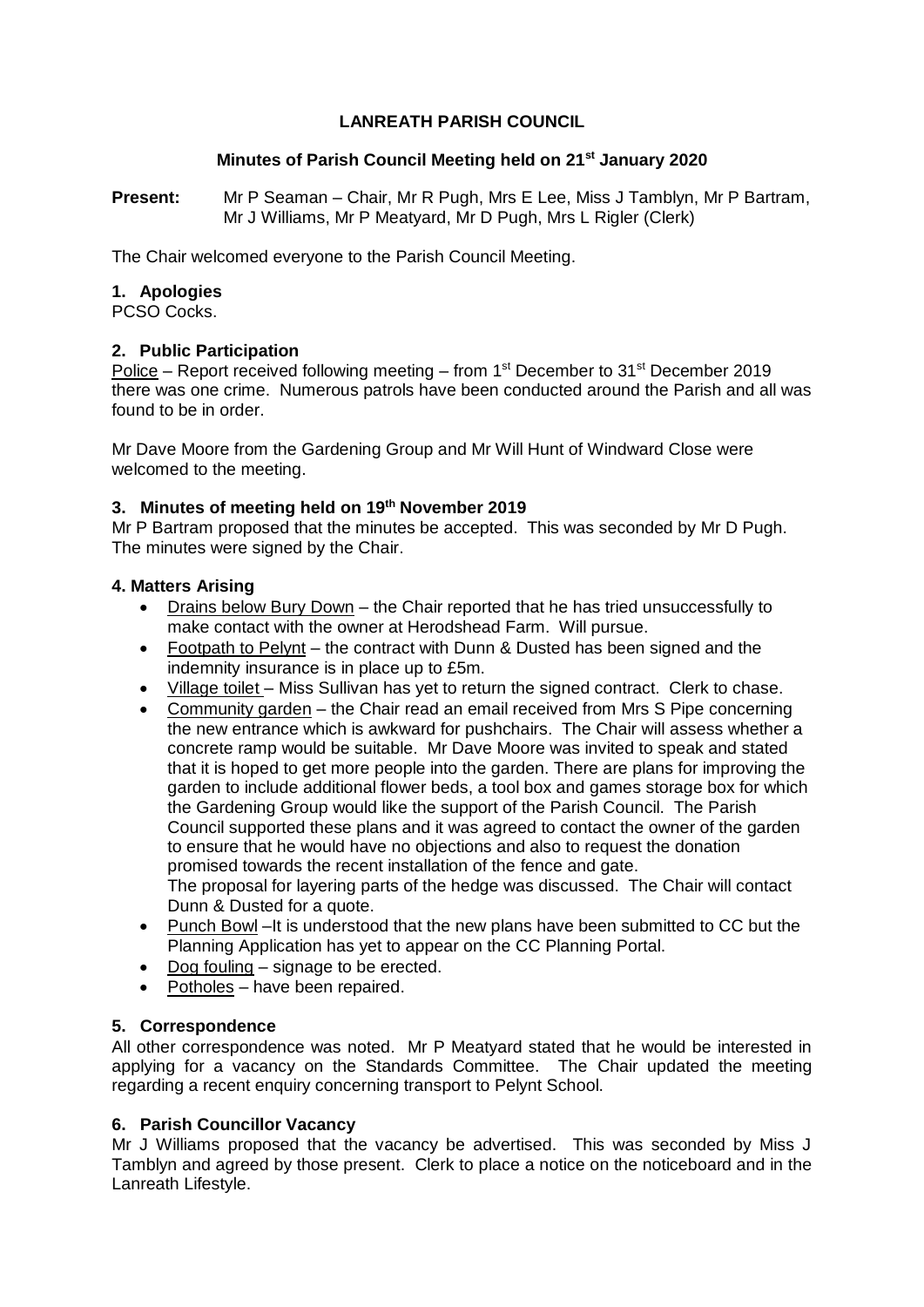## **7. Planning**

PA19/11003 Proposal Demolition of existing car port and construction of single storey extension to property with attached garage and utility space. Location The Haven Lanreath Looe Cornwall Applicant Mr C Lewis – APPROVED.

PA19/06714 – Fence at Windward Close, now to be re-aligned – following discussion Mr R Pugh proposed that until Highways are satisfied that the planning application provides a safe sight line, then this should not be supported. This was seconded by Mr J Williams and agreed by all present.

## **8. Climate Change**

Mr J Williams reported that the officers of the Village Hall Committee do not wish to pursue an installation of electric chargers in the car park. It was suggested that the clerk contact the new owner of the Punch Bowl asking if this is something that he would consider in the pub car park.

Mr R Pugh commented on the Forest for Cornwall scheme being rolled out by Cornwall Council. It was agreed that trees could be planted in the community garden, subject to approval of the land owner, or by the play area. Clerk to investigate.

### **9. Millennium Building weathervane**

Mr Meatyard reported that the blacksmith has quoted £600 to restore the weathervane or £650 for new. Although less expensive weathervanes could be purchased online, Mr Meatyard felt that it is important to support local businesses. Mr Meatyard stated that he would be happy to fundraise for this, £140 already raised. Mrs E Lee added that the wind turbine funds could be approached. Mr J Williams proposed that Mr Meatyard continue with this. This was seconded by Mrs E Lee and agreed by those present.

### **10. Horse Chestnut Tree – Millennium Green**

It was reported that the lower branches are encroaching on the approach to the car park and the millennium building. Following a short discussion, it was agreed that the clerk contact Mr Ivor Dungey for his advice and also ask the owner of the Punch Bowl if he would be prepared to have the tree assessed initially for a recommendation.

#### **11. Risk Assessment**

The Chair produced a Risk Assessment sheet which was circulated prior to the meeting. This would consider financial, security, property, legal, health and safety and reputational risks. It was agreed that, with the assistance of Mr P Meatyard, a draft will be put together for future review.

#### **12. Finance**

| £274.40                        |
|--------------------------------|
| £200.00 (December and January) |
| £ 16.00                        |
| £ 10.00                        |
| £ 63.60                        |
| £100.00                        |
| £43.67                         |
|                                |
| £4601.66                       |
| £ 734.01                       |
| 2.24                           |
| £5337.91                       |
|                                |

Mr P Meatyard proposed that the cheques be paid on block. This was seconded by Mrs E Lee and agreed by those present.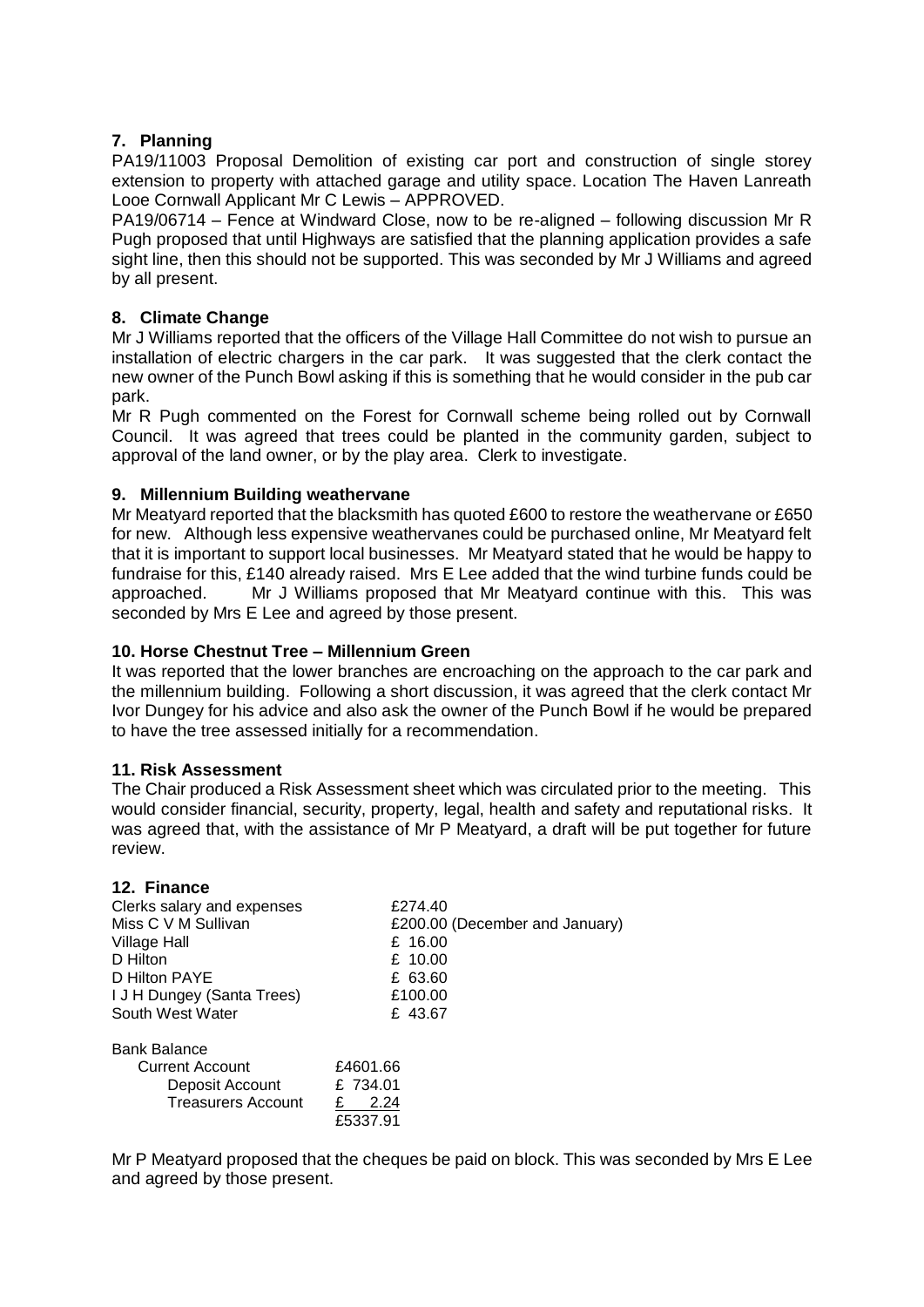# **13. County Councillor's Report**

Cllr Pugh reported:-

- There is a new contract with Go Cornwall bus to improve services. It is anticipated that there will be a bus through Lanreath, Monday to Friday, to Liskeard and Trago Mills with links to Bodmin. The proposed timetables for the amended service have yet to be finalised.
- The new waste contract has been agreed with Biffa. There will be fortnightly recycling, fortnightly black bag collection and weekly food waste collection. This will commence on 3rd October 2020 for 8 years with the option for a further 2 years. New vehicles will implement the new contract.
- Dogs on beaches issue has been agreed. Seaton and Downderry remain as current with no restrictions. Beaches that had restrictions have been extended from 18th May to 30th September, 10am to 6pm. This has proved to be the largest consultation with 13,128 responses
- Cornwall Council waste, last year Biffa collected 184,147 tons of waste from the kerbside collections from 274,291 properties equalling 21,452,456 collections, only 20 complaints received

## **14. Parish Problems**

- Fly tipping at West park layby Miss J Tamblyn will report online
- Road signs not been erected yet on the Polruan road or B3359 These have been scheduled but Councillor Pugh will request an update from Cormac.
- Damaged car in Pelynt has been there for several months
- Entrance to new estate in Pelynt there will be a centre lane and the 30mph sign will be moved
- Bogga Mill/Trefrawl it was noted that the hedge has been damaged leading to deep mud on the road – Mr R Pugh will contact Mr Paul Allen
- Play equipment to be repaired as per report received from Elizabeth Rose.

# **15. Any Other Business**

The Chair reported that the football pitch and adjacent land is due to be sold. He and Mr R Pugh met with the secretary of the football club, Mr Paul Haddock, to discuss how to preserve the pitch. Mr Pugh stated that he had discussed this issue at Cornwall Council. The Council advised that they may be interested in purchasing the land as they are looking for new land for development. If the land was acquired for development by CC then Cornwall Council have suggested that it may be possible to retain the football pitch as a community facility. A small additional development of new houses in this location would be permitted within the Lanreath Neighbourhood Plan. Mr R Pugh will ask the owner of the land to contact Cornwall Council.

The Chair wished to record recent deaths of members of the parish and to pass sympathies on to their families: Mr Alan Johns, Mrs Noelle Johns and Mrs Jean Oliver.

Mr R Pugh commented that he had recently become aware that there is one person with three children currently residing in one of the senior citizen's bungalows. He has raised this issue with Cornwall Housing.

## **16. Public Participation**

The Chair thanked Messrs Hunt and Moore for their contributions to the meeting.

## **17. Resolution to move to Part 2**